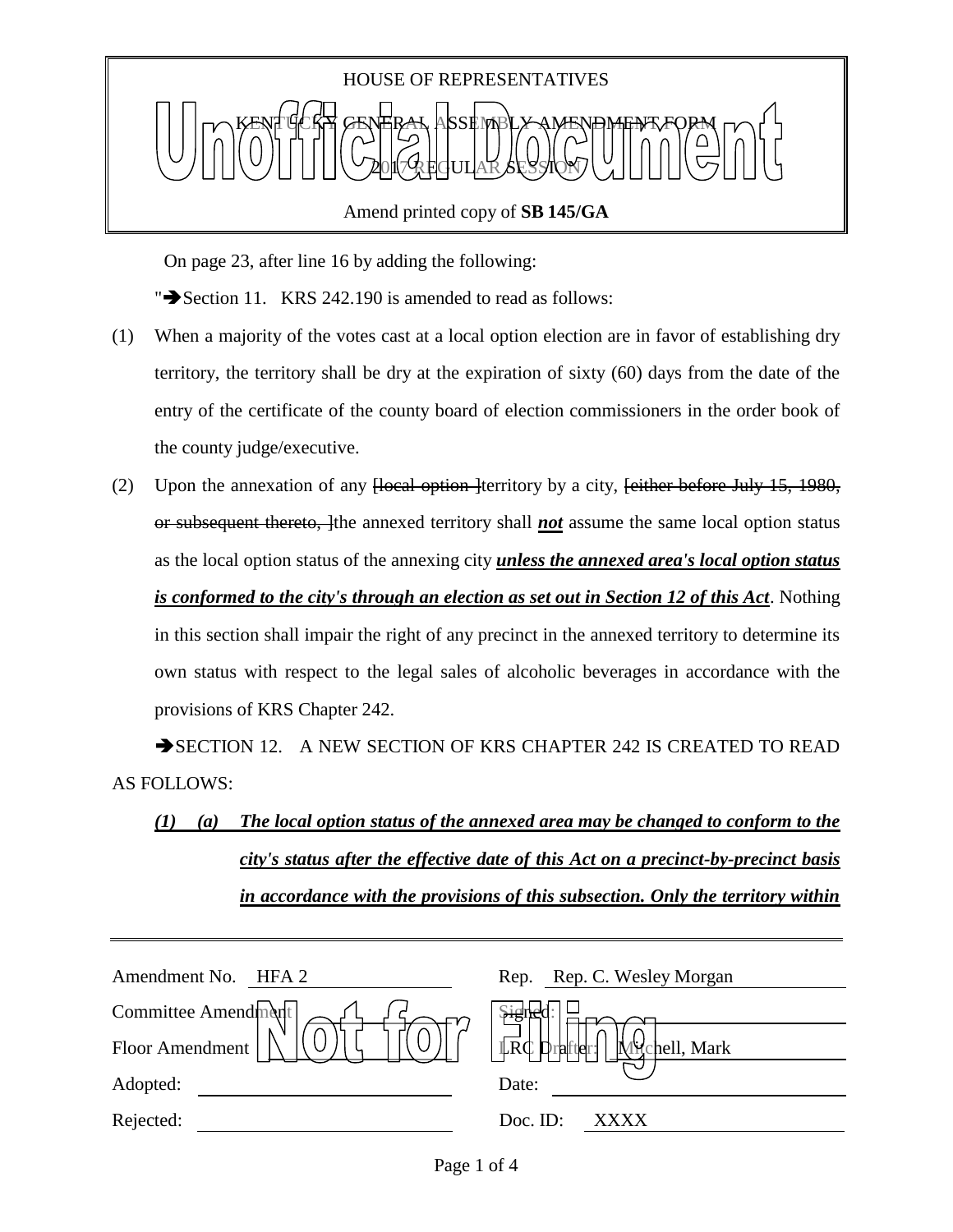

*the annexed area of a precinct shall be aligned to conform to the local option status of the city.* 

- *(b) 1. A petition for an election to conform to the local option status of a precinct that is contained wholly or partly within an annexed area with the city's local option status shall be signed by a number of constitutionally qualified voters of the precinct, equal to twenty-five percent (25%) of the votes cast in the precinct at the last preceding regular election. The petition may consist of one (1) or more separate units, and shall be filed with the county clerk. Once the petition has been filed with the county clerk it shall not be added to.*
	- *2. The petition for an election to conform, in addition to the signature and legibly printed name of the voter, shall also state the voter's residence address, year of birth, and the actual date when the voter signed his or her name.*
	- *3. No signer may withdraw his or her name or have it taken from the petition for an election to conform after the petition has been filed. If the name of any person has been placed on the petition for an election to conform without that person's authority, the person may appear before the county judge/executive before the election to conform is ordered, and, upon proof that the person's name was placed on the petition for an election to conform without his or her authority, the person's name and the personal information required by subparagraph 2. of this paragraph may be eliminated by an order of the county judge/executive. When the person's name and the personal information required by subparagraph 2. of this paragraph have been eliminated from the petition for an election to conform, he or she shall not be counted as a petitioner.*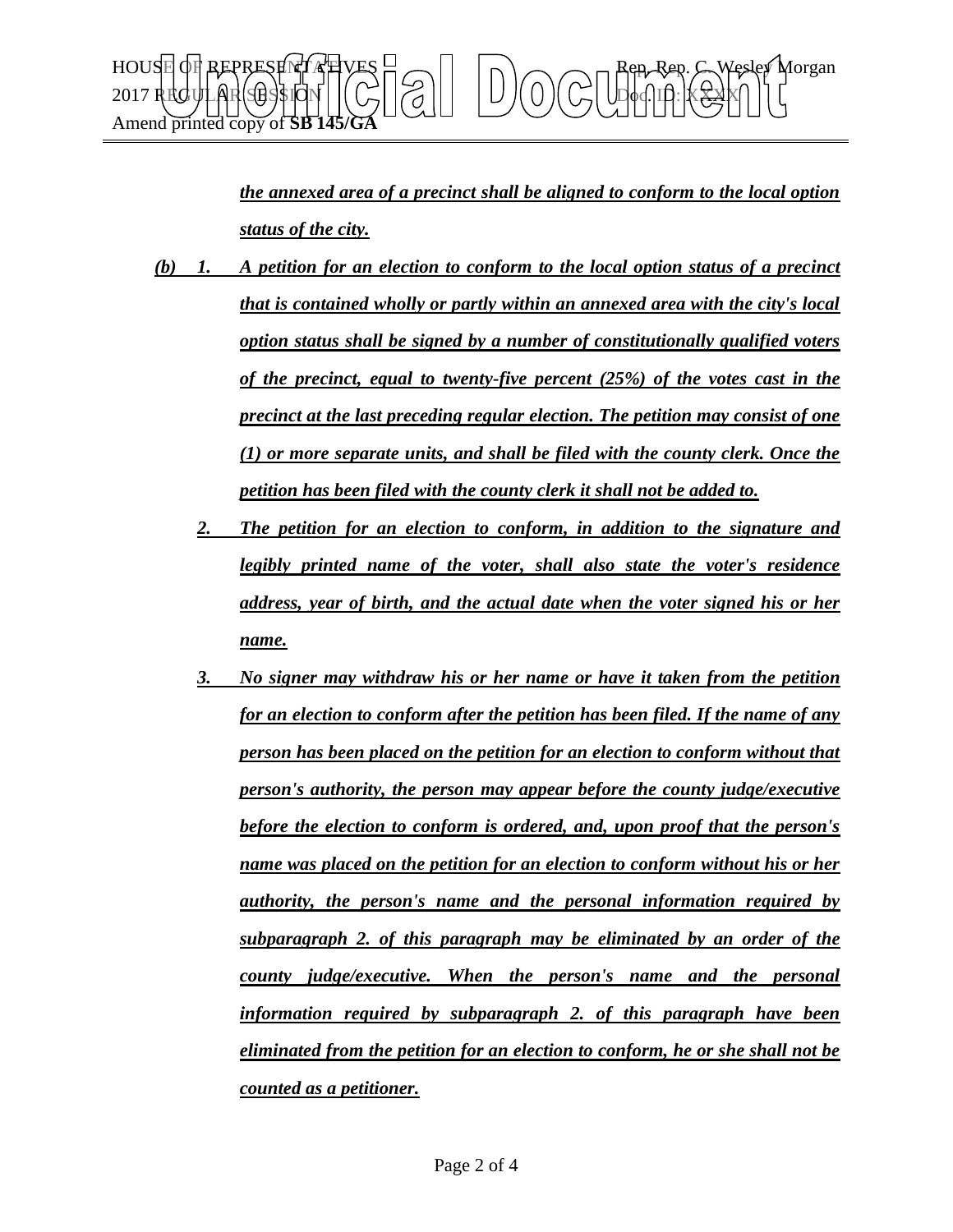

- *4. A petition for an election to conform the local option status of a precinct that is contained wholly or partly within an annexed area with that of the city's under this section shall state, "We the undersigned registered voters hereby petition for an election on the following question: 'This precinct contains (area annexed), which has been annexed by the city of (city's name). The local option status of (area annexed) is (area's local option status). Are you in favor of changing the local option status of (area annexed) to match that of (city's name), which is (city's local option status)?'". No petition for an election to conform shall be circulated for more than six (6) months prior to its filing.*
- *5. After a petition for an election to conform has been filed in conformity with Section 4(1), (4), and (5) of this Act and Section 5 of this Act, the county judge/executive shall make an order on the order book of the court directing an election to conform shall be placed on the ballot for the next primary or regular election. All constitutionally qualified voters in each precinct that is included, in whole or in part, in the territory annexed may vote in the election.*
- *(c) The proposition to be voted upon shall be stated without emblems and votes shall designate a "Yes" or a "No" vote. In the election, the form of the proposition shall be, "This precinct contains (area annexed), which has been annexed by the city of (city's name). The local option status of (area annexed) is (area's local option status). Are you in favor of changing the local option status of (area annexed) to match that of (city's name), which is (city's local option status)?".*
- *(d) 1. The general election laws, including penalties for violations, shall apply to the election, except where these laws are inconsistent with this chapter.*